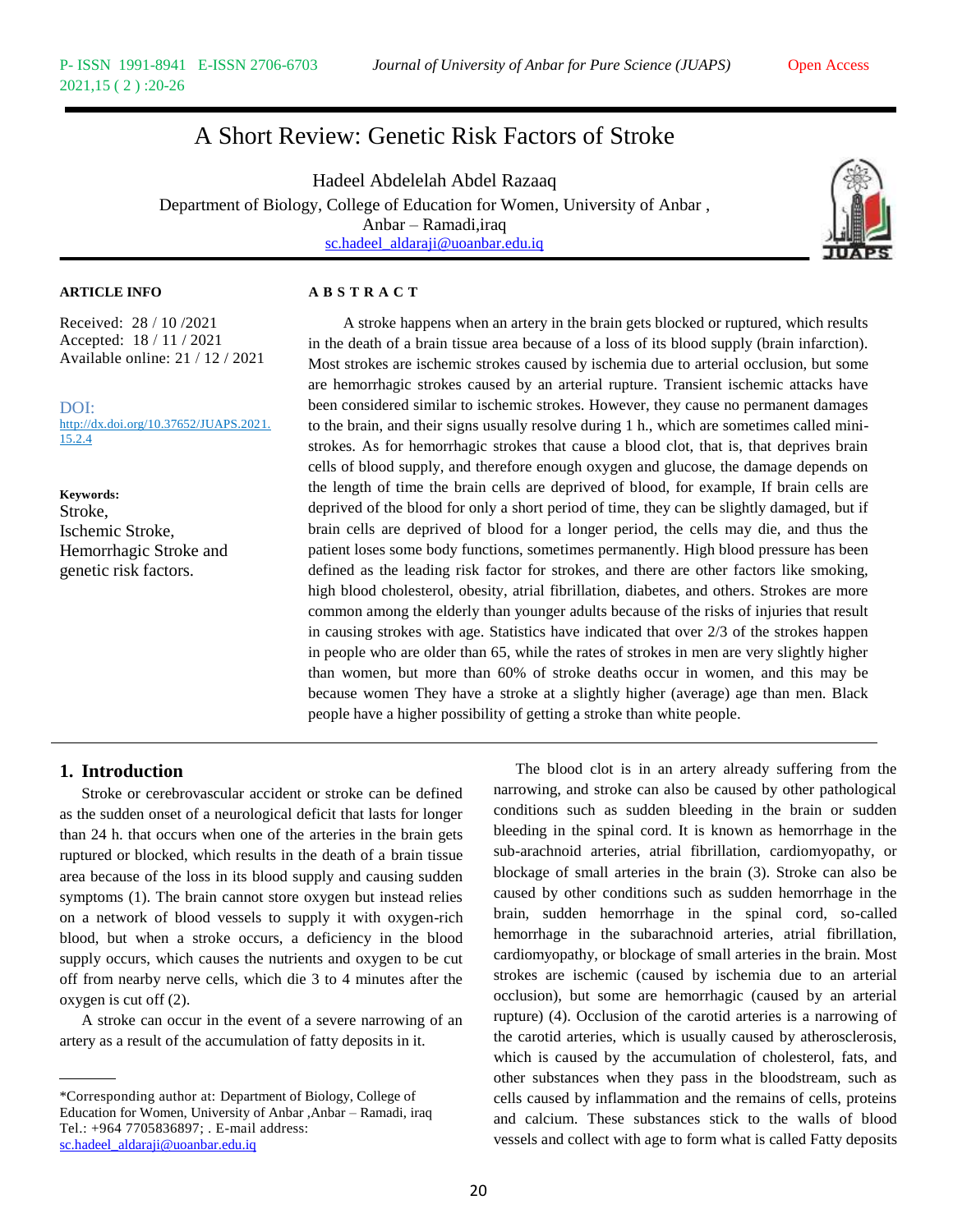or plaque that accumulate and narrow the carotid arteries, putting the patient at risk of stroke (5).

#### **2.The Concept and Functions of Brain**

The brain is located inside the bones of the skull and communicates with the remaining parts of the body by the cranial nerves (passing through openings of the skull) and spinal nerves passing from the spinal cord over small orifices between the spine bones and control arms, legs and trunk, and consists of three main regions: the cerebellum, the trunk, and brain and cerebral hemisphere (6). The cerebellum is considered as the center of control for balance and movement coordination. The brainstem controls breathing, heart rate and essential reflexes such as coughing, a reaction to clearing the airways, and these two parts of the brain seem to provide minimal brain power for survival, and the right and left hemispheres are connected. These two parts of the brain control the ability to speak, think, complex movements, and vision(7).

The right and the left hemisphere are communicated by bundles of nerve fibers that pass from one side of the body to the other (6). Blood flows to the brain through 4 main blood vessels that contain two vertebral and two carotid arteries, and the two vertebral arteries enter the skull through the vertebral column and supply blood mainly to the brainstem and the cerebellum (8).

The shape of a semi-circle contributes to maintaining an adequate flow of blood in the event of an artery blockage. Unfortunately, the effectiveness of arterial circle varies from one person to another and usually does not protect people from stroke symptoms in the event of blockage of one of the main arteries(9).

#### **3. The Concept of Stroke**

A stroke is the sudden onset of some neurological deficit that lasts more than 24h that occurs when an artery in the brain gets blocked or ruptured, which results in the death of a brain tissue area because of the loss of its blood supply (10). The brain cannot store oxygen, but rather relies on a network of blood vessels to supply it with oxygen-rich blood, but when a stroke occurs, the blood supply is insufficient (9).

A stroke occurs as a result of severe narrowing of the artery due to the accumulation of fatty deposits or the separation of a small part of the fatty deposits and its movement to smaller arteries in the brain, or as a result of the formation of a blood clot in an artery that is already narrowed, and a stroke can also be caused by other pathological conditions such as sudden bleeding In the brain or sudden hemorrhage in the spinal cord, or what is known as hemorrhage in the arachnoid arteries Subatrial fibrillation, cardiomyopathy, or blockage of small arteries in the brain (11).

# There are 2 stroke types:

### **4.1. Ischemic Stroke**

About 80% of ischemic strokes, which are in some cases, referred to as mini-strokes, are considered as an early warning factor for stroke, which is caused by an arterial blockage, that is, preventing brain cells from perfusion, and therefore the insufficient oxygen and glucose that are transported by the the blood. The damage done depends on the length of time Depriving brain cells of blood, if brain cells are deprived of blood for a short period, it can be slightly damaged, but if brain cells are deprived of blood for a longer period, it may die and the patient may lose some body functions, sometimes permanently(12). The most common types of ischemic strokes are:

### **4.1.1. Thrombotic Stroke**

It is an ischemic stroke type, which indicates that part of the brain has been injured because of the blockage of the artery usually supplying the blood to it, which is why the blood flow is decreased or stopped in total (13). Blood clotting often happens in areas damaged by atherosclerosis, an illness where arteries are affected by the accumulation of fatty deposits (9). This procedure happens in a head artery located at the back of the neck and responsible for the blood supply to the brain, similar to the other arteries in the brain and neck area (14).

#### **4.1.2. Stroke Embolic**

Y (13). An embolus is the body or debris that travels through the blood and implants in a blood vessel and blocks it, and this is in contrast to a clot or thrombus, which forms at the point of blockage in a blood vessel and does not move from one place to another, while 20% of strokes are of the hemorrhagic type, which is the second type of stroke means that it results from bleeding in the brain or around the brain (15). In such stroke type, a blood vessel is ruptured, which results affect the normal blood flow, and blood leaks to or around the tissues of the brain. This bleeding occurs as a result of high blood pressure. Another less common cause of bleeding is a ruptured blood vessel, an arteriovenous malformation (16).

#### **4.2. Hemorrhagic Stroke**

#### **4.2.1. Intervertebral Hemorrhage**

In this type of stroke, a blood vessel within the brain is ruptured and the blood flows to the tissue of the brain that surrounds it, which causes damages to the brain cells (17).

# **4.2.2. Subarachnoid Hemorrhage**

In this type of stroke, the bleeding starts in a large artery or the brain surface area, and the blood flows to the space between the skull and the brain. Such bleeding type is often accompanied by a sudden and strong headache (18). A high number of factors can increase the risks of strokes, and some of those factors could also result in increased risks of stroke (cardiac arrest) (AMI-Acute Myocardial Infraction). Other factors increase stroke

#### **4. Types of Strokes**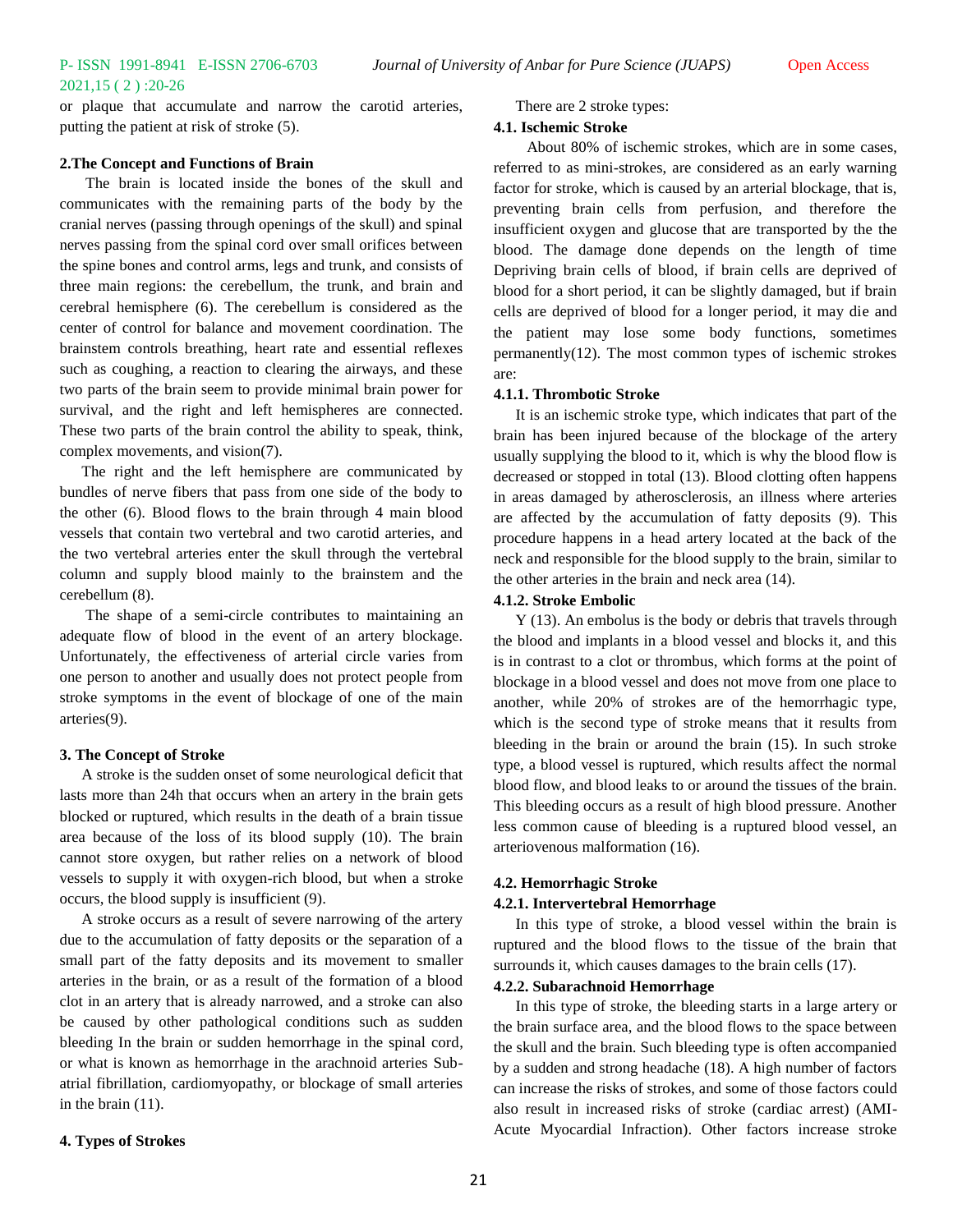# 2021,15 ( 2 ) :20-26

risks, including age, hypertension, hypercholesterolemia, smoking, diabetes, obesity, and heart disease (19).

# **5. Causes of Stroke**

# **5.1. Arteriosclerosis**

Atherosclerosis is a common problem that affects the arteries, and it can occur at an early age that begins with fatty spots and begins to appear in the wall of the blood vessel. These spots can cause enough damage to cause a blood clot inside the artery, which leads to its narrowing and restriction of blood flow, and blood clots can also block the blood vessel and become the cause of the stroke (17). There is a possibility of reducing the risks of developing atherosclerosis through making lifestyle changes. Switching to a low-fat diet, eating fresh fruits and vegetables daily, and exercising all contribute to protecting against the risk of atherosclerosis(20).

#### **5.2. Hypertension**

Most people realize that high blood pressure is harmful to health, but few know that high blood pressure increases the risks of stroke. When blood is pushed through the circulatory system with great pressure, the walls of the arteries receive blows that damage them, so atherosclerosis and blood clotting become more likely  $(21)$ .

Blood pressure is measured in two phases of the heart's palpitation cycle: systolic and diastolic blood pressure, and researchers are aware that in the case where the blood pressure is increased and stays at a certain level, decreasing the level of the blood pressure will result in reducing risks of the stroke. Recent studies have shown that changes in the rate of blood pressure contribute to strokes more than keeping the pressure level constant, as high blood pressure from time to time in what is known as pathological hypertension carries with it an increased risk of stroke. Experts currently recommend keeping the blood pressure below (140/85) and considering it the most ideal. As for people who suffer from diabetes, lung problems, or vascular diseases, experts advise them to keep their blood pressure below (130/80) (22).

#### **5.3. Smoking**

The majority of people are aware of the harm of smoking to their health, but not many realize how harmful it is (19). Recent studies have shown that approximately 50% of smokers will prematurely die from smoking-related illnesses (like a heart attack or chronic obstructive pulmonary diseases, stroke, and lung cancer) (23). The possibility of early death due to these problems and the risk of strokes or heart attacks can be reduced if one quits smoking, as nicotine replacement therapy such as patches and chewing gum can help quit smoking, and they are available in pharmacies with no prescriptions (24).

#### **5.4. Heart Disease**

Atrial fibrillation represents the most common heart issue, increasing the risk of stroke (25). This disease is common among the elderly and affects one out of twenty people over the age of sixty-five (25). The problem happens when the heartbeat is irregular, which increases the risk of blood clots that form in the heart, and blood clots may lead to a stroke in the case where they travel through the circulation from the heart to the brain (26). The problem can be treated with anticoagulants such as warfarin, and this is one of the best treatments as it reduces the incidence of stroke significantly (27).

#### **5.5. Cerebral Hemorrhage**

Among its other names is Cerebral Hematoma or Intracranial Hematoma. This bleeding occurs inside the cranium, but it occurs in the brain tissue or in the ventricles (24). Symptoms include headache, unilateral weakness, and vomiting, decreased levels of consciousness, a stiff neck and fever. Bleeding appears in both the brain tissue and the ventricles (28). Causes include cerebral injury, intracranial aneurysms, arteriovenous malformations, and brain tumors(27). The major risk factors for bleeding represent high blood pressure. Some other factors of risk include alcohol, hypocholesterolemia, use of anticoagulants, and cocaine use. The diagnosis is typically made using computed tomography(28).

#### **5.6. Rupture of Blood Vessel**

Sometimes the blood vessels in the neck may rupture, which may result in causing a stroke in the case where one of the arteries is blocked, or blood clots occur. It is worth noting that the carotid artery transports blood to the brain mainly from the front of the neck, and that artery may be damaged as a result of a strong blow to the neck as a result of Injury during exercise or a car accident, and other accidents (29).

#### **5.7. Normal Blood Clotting**

It is one of the most important rare genetic problems in blood clotting (such as deep venous thrombosis), so the patient must be subjected to medical examinations, especially if the patient suffers a stroke (29).

#### **5.8. Pills to Prevent Pregnancy**

The contraceptive pill causes a woman to have a stroke, although the risk is relatively low. If 10000 females take contraceptive pills for 1 year, an average of 1 woman will get a stroke (30). These numbers have been based upon using a combined estrogen-progesterone pill. The risk is more than three times higher compared to a woman of the same age who does not take birth control pills, and the risk appears to increase more if the woman is a smoker (30). Although this risk is doubled, the risk of stroke is minimal because stroke is rare in women of childbearing age, and the risk is small compared to other risks associated with pregnancy. In general, the benefits of birth control pills outweigh the risk of stroke(31).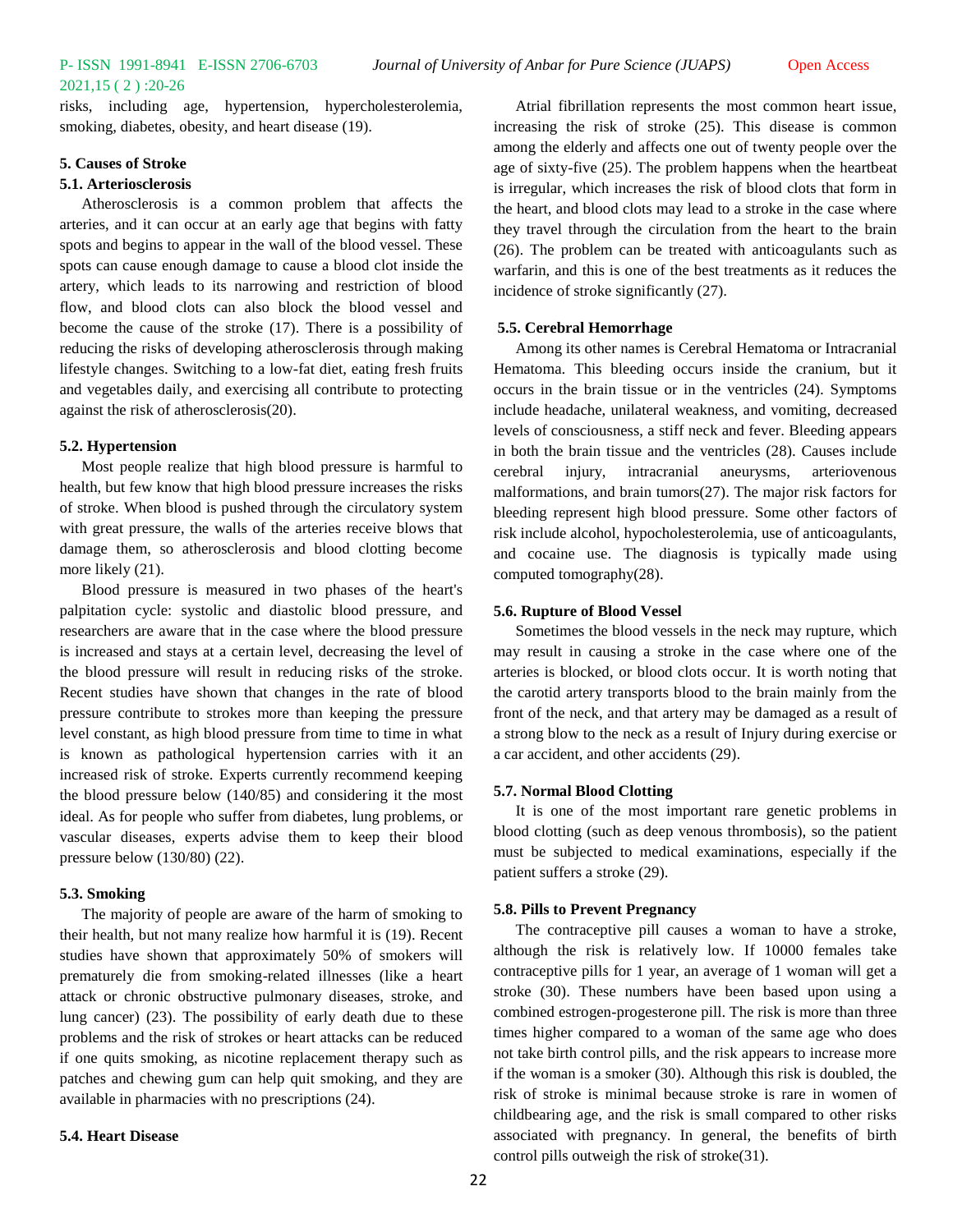# 2021,15 ( 2 ) :20-26

#### **5.9. Hormone Replacement Therapy**

The Hormone replacement therapy may lead to problems similar to those caused by birth control pills (32). Major clinical trials showed the benefits and risks of this treatment (33). The use of estrogen and progesterone (in women who retain the uterus) and progesterone alone (in females that had a hysterectomy) have been related to a slightly increased risk of stroke (33).

#### **5.10. Use of Prohibited Substances**

Prohibited substances of all kinds and illegal athletic performance-enhancing drugs can cause strokes in young adults. Unfortunately, the number of strokes caused by the use of illegal substances is on the rise, although such cases can be avoided(33).

### **5.11. Migraine**

Migraine is a very common disease, but it is not clearly understood, and its very common symptoms are seeing a flash and a strange sensation in the arms, face and legs, and these attacks may sometimes cause temporary weakness (34). In very rare cases, migraine attacks cause physical weakness that may be permanent, known as a migraine stroke (32). Very rare types of hereditary strokes, stroke that affects young men may be due to genetic problems, and it has recently been proven that there is a syndrome of this type of families, knowing that this syndrome is very rare and causes multiple strokes and is known as autosomal dominant encephalopathy syndrome with infarcts Subcortical and leukemic encephalopathy (34).

#### **6. Stroke Inheritance**

 Stroke is defined as the 3rd most common one of the causes of death and the main cause of long-term neurological disability worldwide. The conventional factors of vascular risks for the stroke only play a role in approximately 40% - 50% of the stroke risks, so the genetic factors play a role in a significant rate of the stroke and could be polygenic or monogenic, monogenetic disorders (one gene) may be responsible for about 1% of all ischemic strokes (24). The monogenic stroke disorders include some conditions like cerebral autosomal dominant arteriopathy with subcortical infarcts and leukoencephalopathy (CADASIL), an increasingly well-known clinical syndrome. The CADASIL causes sub-cortical lacunar infarction and dementia in over 80% of the cases. CADASIL may be similar to micro-vascular diseases due to hypertension (Binswangerʻs disease) (37). CADASIL Symptoms tend to appear between ages between 40 and 60, about 30% of the patients with migraine with Aura Common mood disorders. Neuropathological findings include smooth muscle hypertrophy of the small arteries, demyelination, and glia in the subcortical white matter and basal ganglia, given That the dominant genetic

basis of this disease CADASIL is linked to the notch-3 family gene on the 19th chromosome (38).

Cerebral autosomal recessive arteriopathy with subcortical infarcts and leukoencephalopathy (CARASIL) single gene disorder that directly affects the cerebral small blood vessels and results from the mutations of HTRA-1 gene, which encodes HtrA Protease / Peptidase Serine (HTRA-1) (34). CARASIL is the second known genetic form of the ischemic, nonhypertensive, cerebral small-vessel disease with an identified gene and cerebral autosomal dominant arteriopathy with subcortical infarcts and leukoencephalopathy (CADASIL) currently (35).

The main CARASIL manifestations include the stroke or the progressive deterioration in brain function, progressive dementia, early baldness, and acute episodes of low back pain (32). CARASIL is characterized by atherosclerosis, especially small arteries, without granulations or amyloid deposits. CARASIL can be described as a prototype for the single-gene disorders of cerebral small vessels that are secondary and distinct from the CADASIL (36). The CARASIL-related mutant HTRA-1 had shown decreased protease activities and failed to suppress growth factor signaling transduction, which indicates that the increase in the signaling results in causing CARASIL arteriopathy, so HTRA-1 represents a gene for cerebrovascular small vessel disease and spinal disease (24).

Moreover, other monogenetic conditions like sickle cell and the Fabry disease result in causing stroke as well (35). Those single-gene disorders either lead to small vessel or macrovascular strokes (or a combination of the two) and play the role of beneficial models to understand and study the conventional strokes and cerebrovascular diseases and their co-morbidities like vascular dementia for human monogenic disorders associated with stroke (35). A medical study concluded that the incidence of stroke has a genetic origin. If one of the parents had a stroke at the age of sixty-five, the probability of children having the same disease increases four times when they reach this age. Researchers at Boston University have emphasized the importance of knowing the history Patients of the parents are carefully treated because this helps to treat the patient before his medical condition worsens if he shows early stroke symptoms(36).

# **7. Single gene disorders with Stroke**

The ischemic stroke is a presenting characteristic of several single-gene disorder types. Aetiology in those cases is multifactorial. Whereas the conventional inheritance forms can't be proved, the latest evidences strongly suggest the significance of the genetic factors (37). The focus will be directed towards some single-gene disorders that are related to the ischemic strokes, which include: Evidences from the epidemiological researches as well as the animal models, as well as the study of candidate genes that link specific genes to stroke risk, have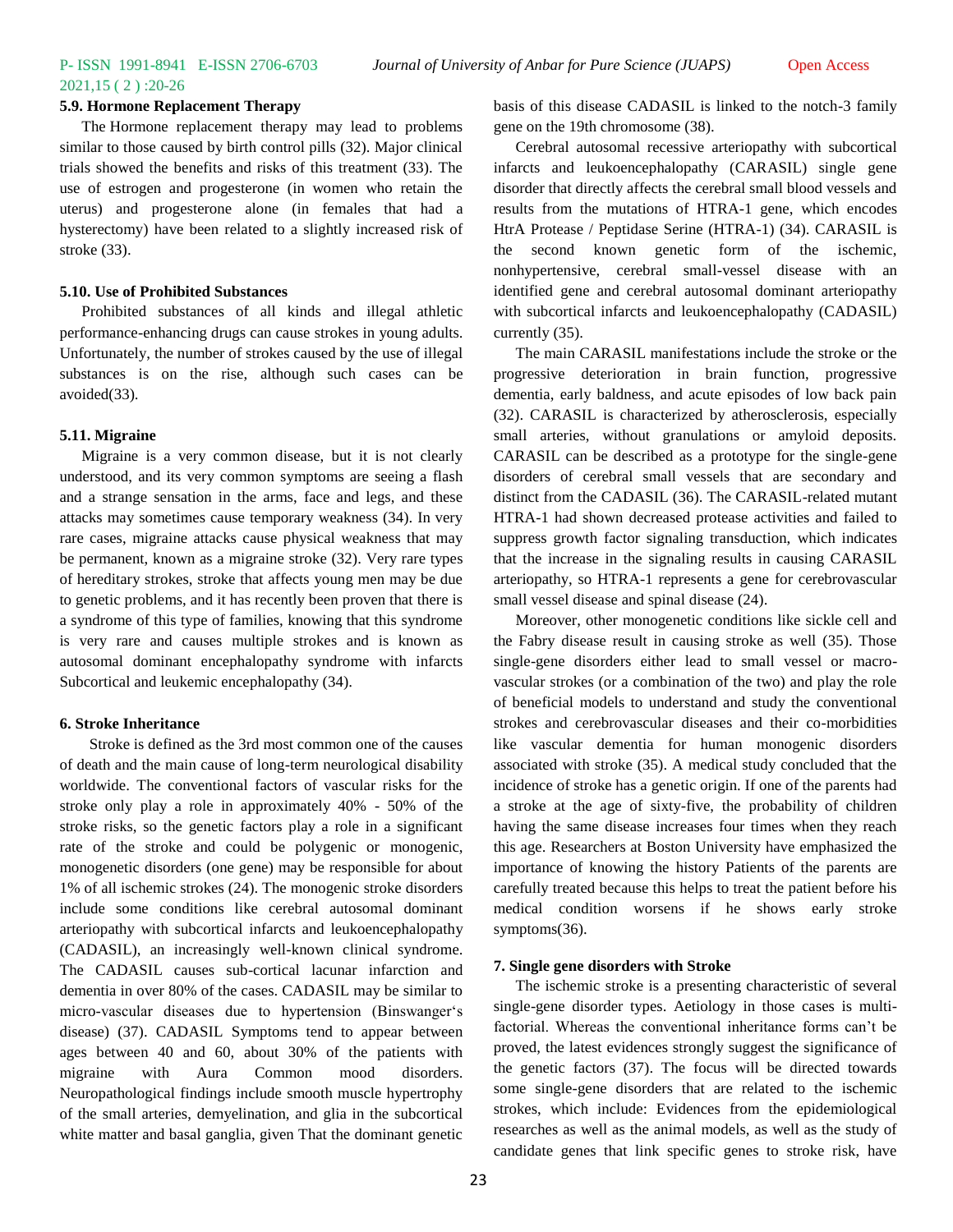finally described a number of the uncommon Mendelian traits that arise from the defect in a single gene in which stroke is prominent (38).

These diagnoses should be considered for any patient with stroke, the diagnosis is often aided by distinct clinical phenotypes, in particular, in presence of family history of the early strokes (39). Cerebral infarction results from 1 of many pathophysiological mechanisms that may be affected by a defect in a single gene, and those include heart valve disorders, large arterial diseases, blood disorders, vascular diseases, connective tissue disorders and mitochondrial disorders that lead to the arterial dissection(38).

# **8. Genes Associated With Stroke**

Polygenic or multifactorial effects in which multiple genes exert little or risk of influence on the phenotype, with individuals presenting with different combinations of genetic and environmental influences (40). completed and population stratification that these genetic factors may exhibit. However, recent research indicates that these challenges may not be impossible to overcome (40). CADASIL or autosomal dominant cerebral arteropathy with subcortical infarctions and leukoencephalopathy, is the only form of ischemic stroke isolated for the purpose of familial genotypes in which the responsible gene is identified. There are also many individual genetic disorders in which stroke genes are involved that have been identified (41). CADASIL showed at least four of the features, namely, lacunar stroke, cognitive deficits, migraine headache and psychiatric disorder (depression), which may precede the onset of stroke (42). The disease most commonly appears in the forties but can appear from the twenties to the seventies, the diagnosis can be made by genetic testing or skin biopsy, it has been shown that CADASIL results from high mutations in Notch-3 gene that inactivation of CADASIL, as a result of which the usual number of six residues is converted to a single number, resulting in abnormal polymorphism of Notch3, although after more than 50 different mutations have been reported, no clear correlations between Genotype and phenotype (42).

# **9. Conclusions**

The article examined genetic risk factors for stroke, types of stroke including hemorrhagic stroke and ischemic stroke, as well as stroke-causing subtypes. Studies have confirmed that fat is a risk factor for atherosclerotic stroke, as atrial fibrillation and atrial heart disease are associated with heart attacks. High blood pressure, smoking, diabetes and other major risk factors for stroke, as many clinical trials have shown many medical treatments to reduce the risk of stroke, and it has been shown that low blood pressure, statin treatment, anticoagulants,

revascularization in the carotid artery, and changes Diet, quitting smoking and physical activity all reduce the risk of infection.

# **10. References**

- 1. Appel LJ, Angell SY, Cobb LK, Limper HM, Nelson DE, Samet JM, Brownson RC. Population-wide sodium reduction: the bumpy road from evidence to policy. *Ann Epidemiol*. (2012) ;22:417–425.
- 2. Esse K, Fossati-Bellani M, Traylor A, Martin-Schild S. Epidemic of illicit drug use, mechanisms of action/addiction and stroke as a health hazard. Brain Behav. 2011;1:44–54.
- 3. Caplan LR. Caplan's Stroke. Saunders, an imprint of Elsevier Inc, (2009), 635.
- 4. Feigin VL, Lawes CM, Bennett DA, Barker-Collo SL, Parag V: Worldwide stroke incidence and early case fatality reported in 56 population-based studies: a systematic review. Lancet Neurol. (2009).8:355-369.
- 5. Hall MJ, Levant S, DeFrances CJ. Hospitalization for Stroke in U.S. Hospitals, 1989–2009. NCHS data brief, no 95. Hyattsville, MD: National Center for Health Statistics. (2012).
- 6. Gao S, Wang YJ,Xu AD. Chinese ischemic stroke sub classification, Frontiers in Neurology. Stroke ,Volume 2, (2011), Article 6**،** 1-5.
- 7. Greer S, Casper M, Kramer M, Schwartz G, Hallisey E, Holt J, Clarkson L, Zhou Y, Freymann G. Racial residential segregation and stroke mortality in Atlanta. Ethn Dis. (2011) ;21:437–443.
- 8. Maheswaran R, Pearson T, Smeeton NC, Beevers SD, Campbell MJ, Wolfe CD. Outdoor air pollution and incidence of ischemic and hemorrhagic stroke: a small-area level ecological study. Stroke. (2012).
- 9. Mukherjee D. and Chirag PG. Epidemiology and the Global Burden of Stroke World Neurosurg. (2011).76, p:585-620.
- 10. Grau A J, Weimar C, Buggle F. Risk Factors, Outcome, and Treatment in Subtypes of Ischemic Stroke: The German Stroke Data Bank, Stroke, 32, (2001).
- 11. Hackam DG, Austin PC, Huang A, Juurlink DN, Mamdani MM, Paterson JM, Hachinski V, Li P, Kapral MK. Statins and intracerebral hemorrhage: a retrospective cohort study. Arch Neurol. (2012); 69:39–45.
- 12. Hansen H, et al, Risk factors for and incidence of subtypes of ischemic stroke. Functional Neurology, (2012), 35-40.
- 13. Klatsky AL, Armstrong MA, Friedman GD, Sidney S. Alcohol drinking and risk of hospitalization for ischemic stroke. Am J Cardiol. (2001);88:703–706.
- 14. Hillbom M, Saloheimo P, Juvela S. Alcohol consumption, blood pressure, and the risk of stroke. Curr Hypertens Rep. (2011).
- 15. Luengo-Fernandez R.; Leal, J.; and Gray, A. M. UK research expenditure on dementia, heart disease,stroke and cancer: are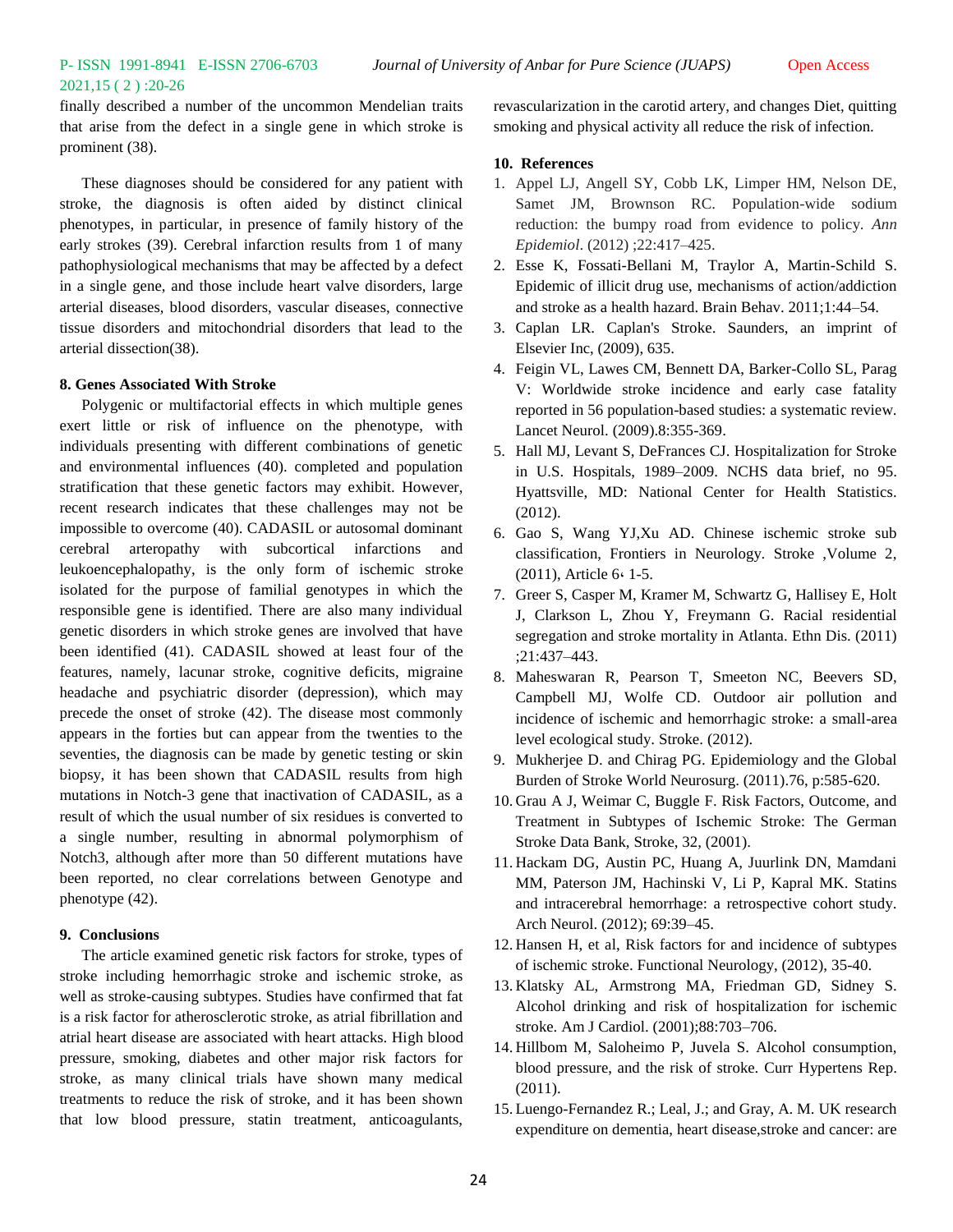# 2021,15 ( 2 ) :20-26

levels of spending related to disease burden? European Journal of Neurology.(2012). 19: 149–154.

- 16. Kuo SH, Lee YT, Li CR, Tseng CJ, Chao WN, Wang PH, Wong RH, Chen CC, Chen SC, Lee MC. Mortality in emergency department sepsisscore as a prognostic indicator in patients with pyogenic liver abscess.Am J Emerg Med. (2013).
- 17. Powers BJ, Danus S, Grubber JM, Olsen MK, Oddone EZ, Bosworth HB. The effectiveness of personalized coronary heart disease and stroke risk communication. Am Heart J. (2011) ;161:673–680.
- 18.Rincon F, Sacco LR, Kranwinkel G. Incidence and Risk Factors of Intracranial Atherosclerotic Stroke:The Northern Manhattan Stroke Study. (2009) **،**65-77.
- 19. Scheers H, Jacobs L, Casas L, Nemery B, Nawrot TS. Longterm exposure to particulate matter air pollution is a risk factor for stroke: meta-analytical evidence. Stroke. (2015) ; 46:3058–3066.
- 20. Strazzullo P, D'Elia L, Kandala NB, Cappuccio FP. Salt intake, stroke, and cardiovascular disease: meta-analysis of prospective studies. BMJ. (2009) ; 339:b4567.
- 21.Rantakömi SH, Laukkanen JA, Sivenius J, Kauhanen J, Kurl S. Alcohol consumption and the risk of stroke among hypertensive and overweight men. J Neurol. (2013) ;260:534–539.
- 22. Taylor B, Irving HM, Baliunas D, Roerecke M, Patra J,Mohapatra S, Rehm J. Alcohol and hypertension: gender differences in dose-response relationships determined through systematic review and meta-analysis. Addiction. (2009) ;104:1981–1990.
- 23. Ho EL, Josephson SA, Lee HS, Smith WS. Cerebrovascular complications of methamphetamine abuse. Neurocrit Care. (2009) ;10:295–305.
- 24. Kim BJ & .Kim JS. Ischemic Stroke Subtype Classification: An Asian Viewpoint, Journal of Stroke, (2014), 8-17.
- 25. Mazzaglia G, Britton AR, Altmann DR, Chenet L. Exploring the relationship between alcohol consumption and non-fatal or fatal stroke: a systematic review. Addiction. (2001).
- 26. Ohira T, Tanigawa T, Tabata M, Imano H, Kitamura A, Kiyama M, Sato S, Okamura T, Cui R, Koike KA, Shimamoto T, Iso H. Effects of habitual alcohol intake on ambulatory blood pressure, heart rate, and its variability among Japanese men. Hypertension. (2009) ;53:13–19.
- 27. Ohwaki, K., Watanabe T, Shinohara T, et al. Relationship Between Time from Ambulance Call to Arrival at Emergency Center and Level of Consciousness at Admission in Severe Stroke Patients. Prehosp Disaster Med. (2012). Oct  $23:1-4.$
- 28. Arenillas JF, Moro MA, Dávalos A. The metabolic syndrome and stroke: potential treatment approaches. Stroke. (2007).
- 29.Rannikmae K, Davies G, Thomson PA, et al. Common variation in COL4A1/COL4A2 is associated with sporadic cerebral small vessel disease. Neurology. (2015) ;84:918–26.
- 30. Kang HM, Sul JH, Service SK, Zaitlen NA, Kong SY, Freimer NB, et al. Variance component model to account for sample structure in genome-wide association studies. Nat Genet. (2010) ;42(4):348-54.
- 31. Yang J, Benyamin B, McEvoy BP, et al. Common SNPs explain a large proportion of the heritability for human height. Nat Genet. (2010) ;42:565-9.
- 32.Bevan S, Traylor M, Adib-Samii P, et al. Genetic heritability of ischemic stroke and the contribution of previously reported candidate gene and genomewide associations. Stroke. (2012) ;43:3161–7.
- 33. Hassan A, Markus HS. Genetics and ischaemic stroke. Brain. (2000) ;123(Pt 9):1784–812.
- 34. Traylor M, Farrall M, Holliday EG, et al. Genetic risk factors for ischaemic stroke and its subtypes (the METASTROKE Collaboration): a meta-analysis of genomewide association studies. Lancet Neurol. (2012) ;11:951–62.
- 35. Malik R, Bevan S, Nalls MA, Holliday EG, Devan WJ, Cheng YC, et al. Multilocus genetic risk score associates with ischemic stroke in case-control and prospective cohort studies. Stroke (2014) ;45:394-402.
- 36. Weng YC, Sonni A, Labelle-Dumais C, de Leau M, Kauffman WB, Jeanne M, et al. COL4A1 mutations in patients with sporadic late-onset intracerebral hemorrhage. Ann Neurol (2012); 71:470-477.
- 37. Wardlaw JM, Smith EE, Biessels GJ, Cordonnier C, Fazekas F, Frayne R, et al. Neuroimaging standards for research into small vessel disease and its contribution to ageing and neurodegeneration. Lancet Neurol (2013) ;12:822-838.
- 38. Kilarski LL, Achterberg S, Devan WJ, Traylor M, Malik R, Lindgren A, et al. Meta-analysis in more than 17,900 cases of ischemic stroke reveals a novel association at 12q24.12. Neurology (2014) ;83:678-685.
- 39. Falcone GJ, Malik R, Dichgans M, Rosand J. Current concepts and clinical applications of stroke genetics. Lancet Neurol (2014) ;13:405-418.
- 40. Falcone GJ, Biffi A, Devan WJ, Jagiella JM, Schmidt H, Kissela B, et al. Burden of risk alleles for hypertension increases risk of intracerebral hemorrhage. Stroke 2012;43:2877-2883.
- 41. Dichgans M, Malik R, König IR, Rosand J, Clarke R, Gretarsdottir S, et al. Shared genetic susceptibility to ischemic stroke and coronary artery disease: a genome-wide analysis of common variants. Stroke 2014;45:24-36.
- 42. Schmidt H, Zeginigg M, Wiltgen M, Freudenberger P, Petrovic K, Cavalieri M, et al. Genetic variants of the NOTCH3 gene in the elderly and magnetic resonance imaging correlates of agerelated cerebral small vessel disease. Brain 2011;134(Pt 11):3384-3397.